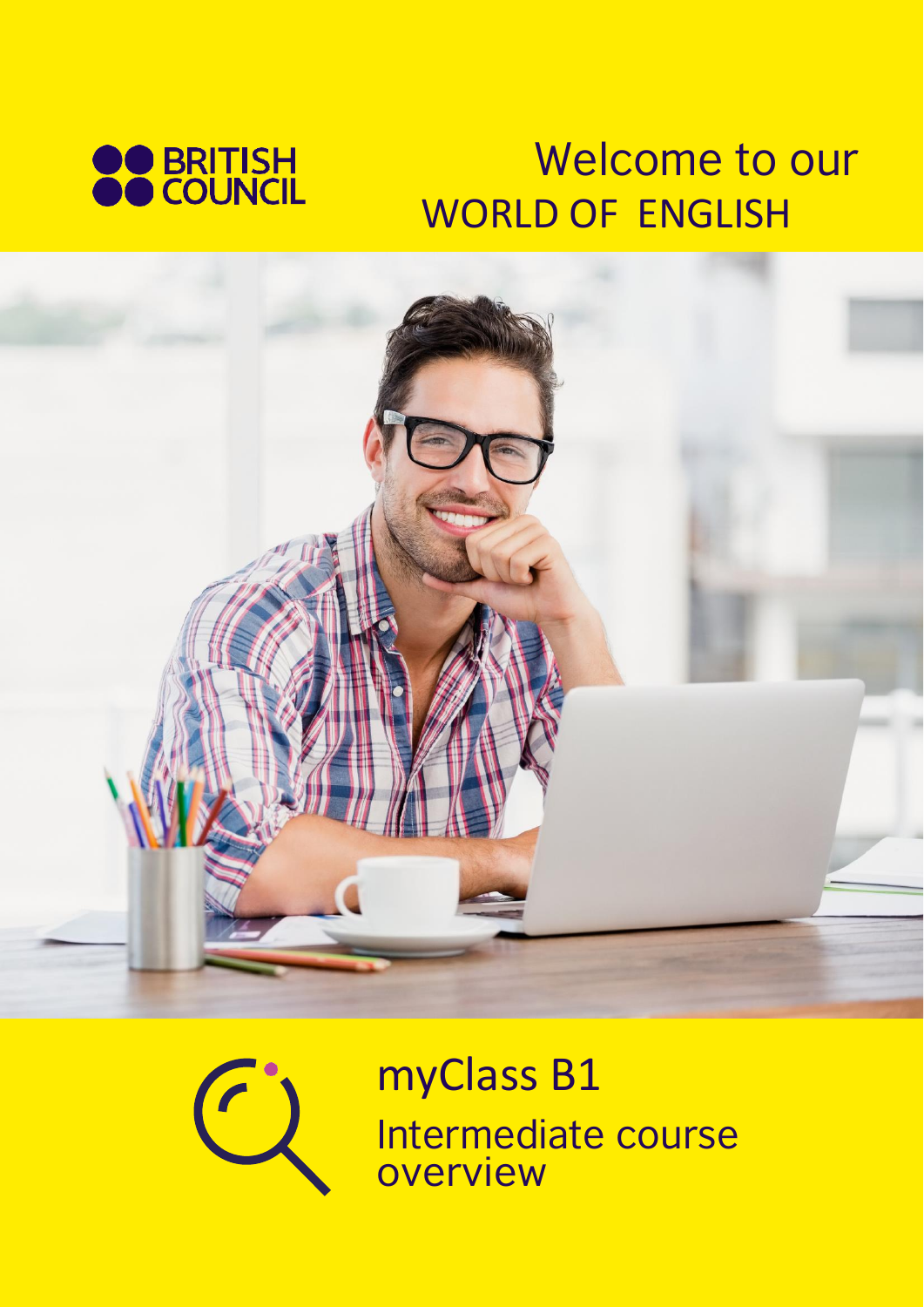

Welcome to myClass

Dear myClass student

#### Welcome to the British Council!

We hope you enjoy your course with us. In order to help you make the most of your classes with us, please take time to read through this information.

#### What are myClass lessons like?



All the lessons are based around a main speaking or writing task. There are many different types of speaking tasks, for example problem-solving discussions, role-plays, presentations and telling stories. The tasks may be done in groups, pairs or presented individually. The writing tasks include writing formal emails, job application letters, reports and short stories. In addition to the main task, lessons include some listening and/or reading and language work. The language work can be grammar, vocabulary, functional language, pronunciation or a combination of the four.

#### Which lessons should I go to?

You can choose which lessons to attend based on the times that suit you and the lesson topics and descriptions that most interest you. You can book lessons online or on our app – available through Apple App Store or Google Play. You can also attend myClass Virtual; lessons with our teachers and other students via videoconferencing. The classes are face-to-face, live and allow you to participate fully, talking to the other students and the teacher.

#### How will I know I'm progressing?



During the lessons the teacher will provide correction and give you feedback on how well you carry out the tasks. Every tenth speaking lesson you will be formally assessed by the teacher. The teacher will assess your performance in the task and give you feedback through the myClass Portal. The teacher will assign grades to the assessment criteria and give you a written comment so you know what you need to work on. At the end of the lesson the teacher will also ask you to reflect on your performance in the class and make some notes. This will help you identify what you can do well and areas you need to improve on. Refer to the CEFR performance criteria that you have been given which show you the objectives you are working towards at each level. All writing compositions that are produced as a result of a writing lesson are marked and graded by our teachers. You can access your marked composition, scores and an overall comment on the myClass portal. It's a good idea to read the writing assessment criteria carefully so that you know exactly what the marker is looking for.

#### Can I talk to my teacher about my progress?

Yes. You can talk to your teachers about your general progress. Alternatively, you can contact our Customer Services & Sales team to book an appointment with one of our academic advisors.

myClass Portal guide [www.bit.ly/portalmyclass](http://www.bit.ly/portalmyclass)

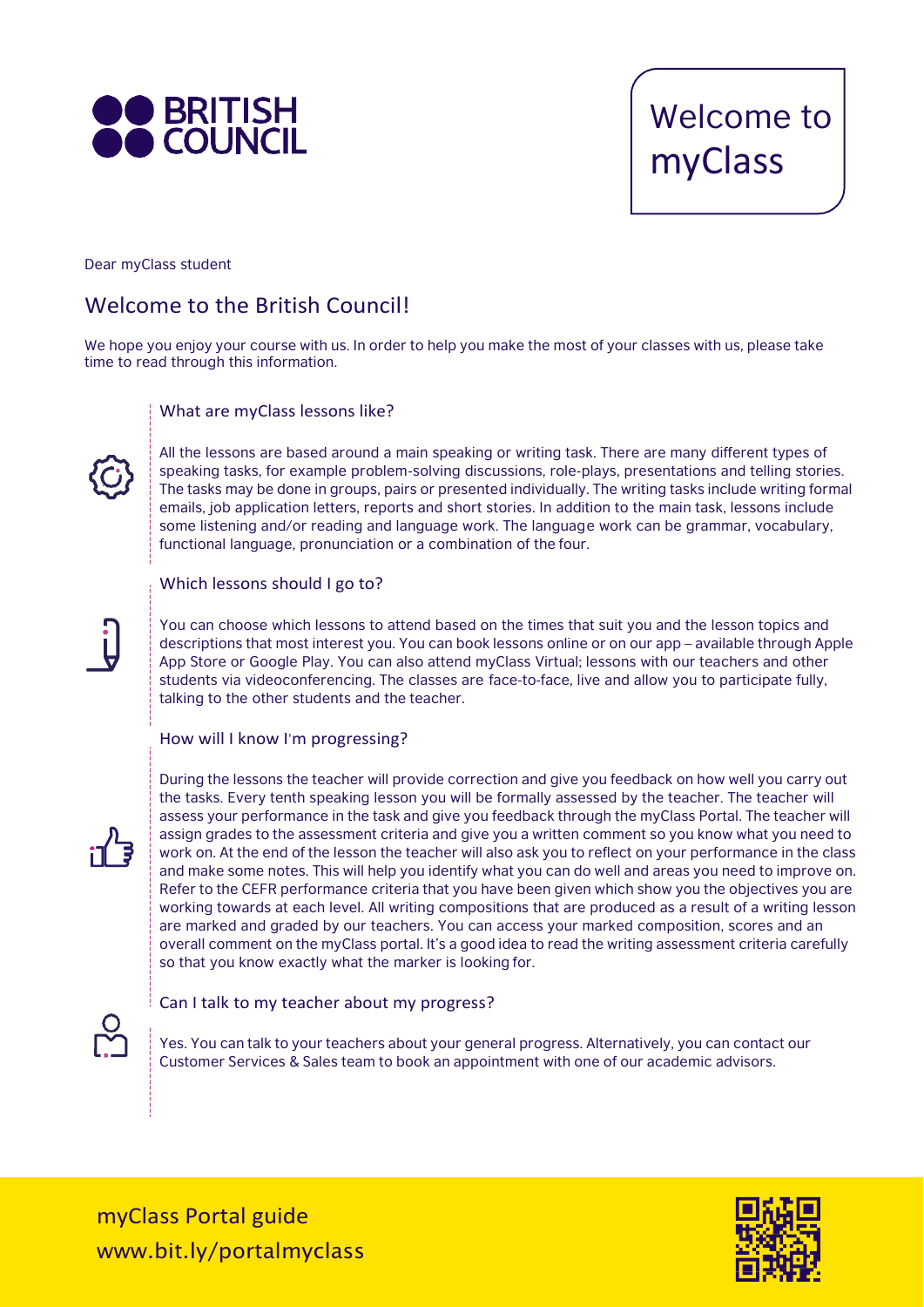#### Can someone help me plan my learning?

Some of you may have specific goals for your learning while others may want to improve and gain confidence in using your English more generally. If you do have specific goals, or would like to formulate some, you can book an appointment to speak to one of our academic advisors. They will talk to you about your learning needs and help you plan your learning. For example, they can suggest which lessons may be most useful, give you tips on effective learning and ideas on how you can best help yourself learn outside class. This service is free of charge. Speak to one of our Customer Services & Sales team to book an appointment.

#### What can I do outside class?

In order to build your confidence and speed up your progress, there are lots of things you can do outside class.

Review your lesson notes. For example, read through the material again, note any new language EUT THEM SOUT ISSUE IT IS AN INTERNATION CONTROLL TO THEM SAIDS OF THEMS, and complete any exercises or tasks that were not done in class. Your teacher may also set homework that you can check yourself.

- $\uparrow$  Use the online resources (A1-C1) on the myClass Portal to practise your skills. Check out our website LearnEnglish: <http://learnenglish.britishcouncil.org/en/>
- 

Download the free apps LeanEnglish Audio and Video, LearnEnglish Podcasts and LearnEnglish Grammar.

Read in English – if you are a keen reader, you can borrow a range of books for many different levels ビン from the British Council. Reading extensively is an excellent way for you to improve your range of vocabulary. You can also read any number of newspapers, stories or other kinds of texts online.

Listen to English– listening to English TV, radio, films, podcasts and DVDs provides you with more practice in listening and can help you learn more about British culture.

Keep a vocabulary notebook – building up a range of vocabulary from your classes and from work  $\Rightarrow$  you do outside class can also be a very useful tool: you can refer back to new words and phrases as often as you need to.

#### Who can I speak to if I have questions or need advice?



Speak to one of our Customer Services & Sales team and they will then put you in touch with the right person depending on the type of question you have.

We really hope you enjoy your course!



Contact us [www.britishcouncil.fr](http://www.britishcouncil.fr/) 01 49 55 73 00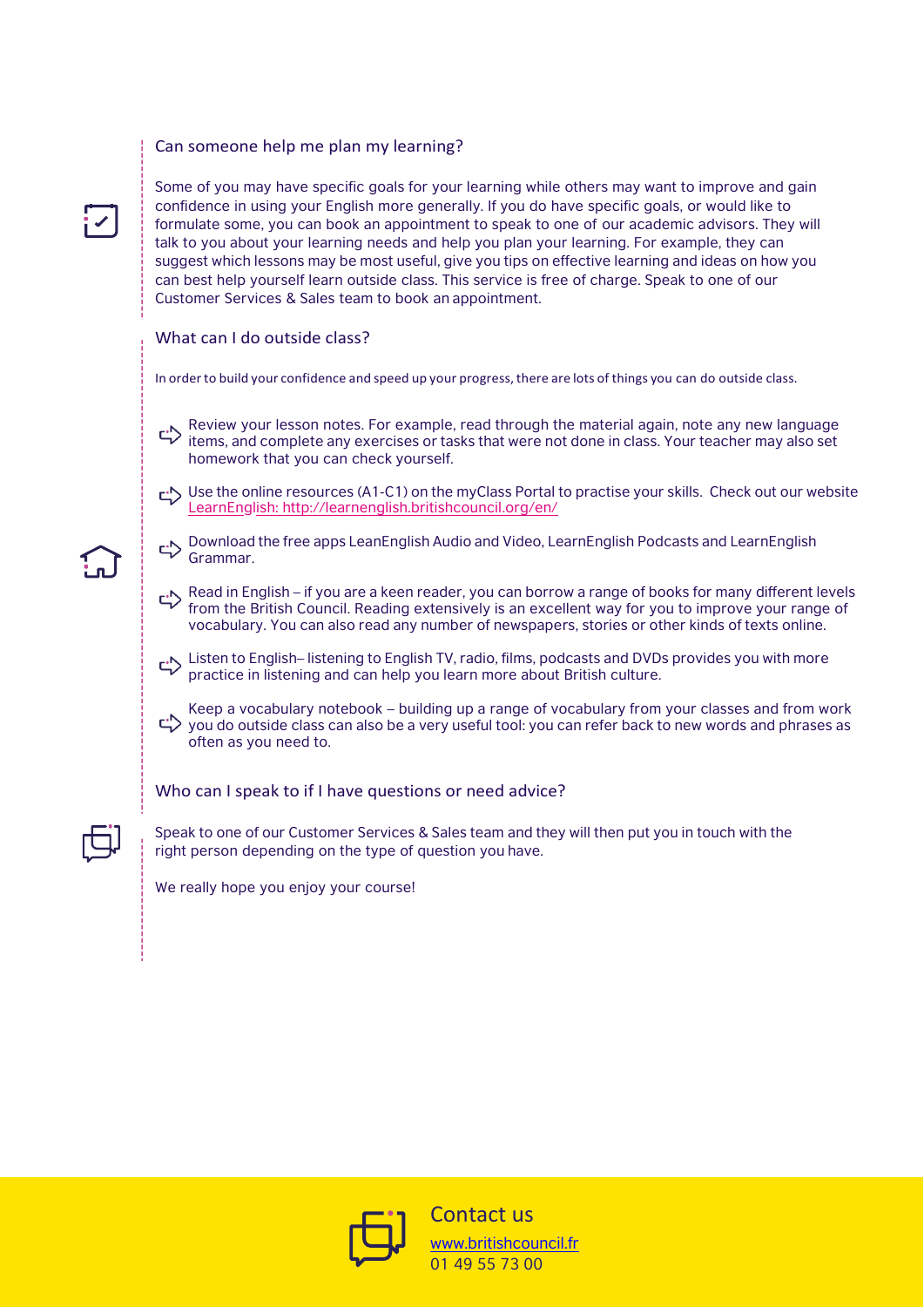# Intermediate course overview B1

At Intermediate level, lessons are based on a range of motivating themes to help develop your confidence in communicating in a variety of real life situations. The tasks are designed to help you meet the performance criteria for B1 level.

# $\sqrt{2}$

#### Oral production

Can reasonably fluently sustain a straightforward description of one of a variety of subjects within his/her field of interest, presenting it as a linear sequence of points.

#### Oral interaction

Can communicate with some confidence on familiar routine and non-routine matters related to his/her interests and professional field. Can exchange, check and confirm information, deal with less routine situations and explain why something is a problem.

Can express thoughts on more abstract, cultural topics such as films, books, music etc.

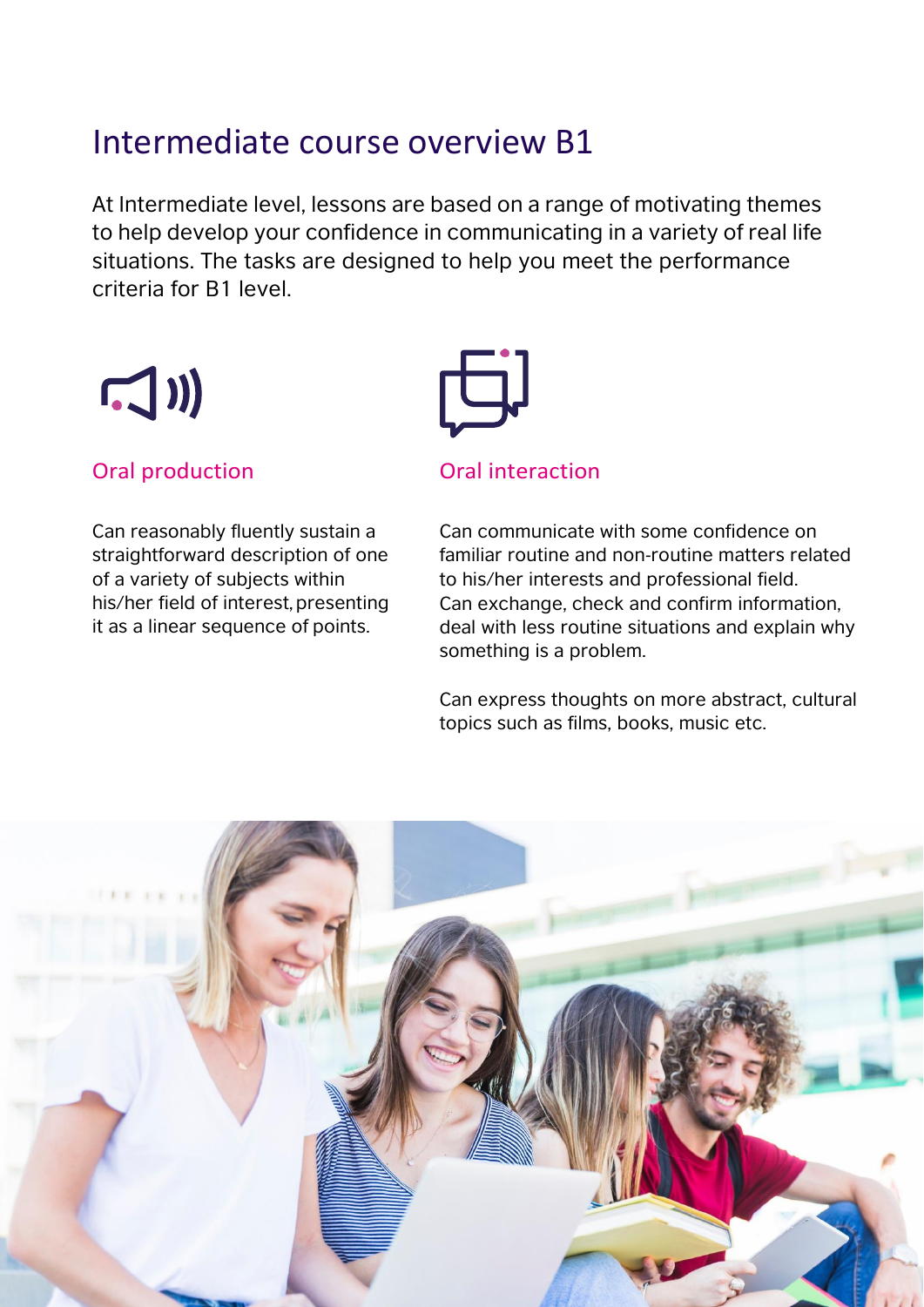#### These are some of the themes and tasks:

- Buying theatre tickets
- Making a complaint
- Bargaining to buy something
- Buying something over the phone

Reaching targets and achieving goals

- Taking part in a job interview
- Making a presentation about life in the future
- Selecting a candidate for a job
- Taking part in a formal job appraisal interview

Describing the world around us

- Deciding on a flat to rent
- Talking about a precious object
- Taking part in a police interview
- Selecting a face for a marketing campaign

Buying and selling and selling and selling and selling and selling and selling and  $Let's go on holiday!$ 

- Planning a city tour
- Talking about a holiday
- Booking flights and hotels at the travel agent
- Describing a bad holiday

Opinions on life

- Making an action plan
- Creating and presenting an ideal TV show
- Planning and carrying out a class survey on social responsibility
- Talking about your family's rules and traditions

#### Art and culture

- Taking part in a debate about art
- Giving a review of a film or book
- Talking about differences between your culture and the UK
- Describing a favourite song or album

#### Language focus



Language focus forms part of the lessons. You will learn new vocabulary and phrases, work on pronunciation and explore some grammar structures to help you expand the range of language you use and improve your accuracy. Your teacher will give you feedback on your speaking to help you improve to meet the performance criteria for B1 level.

#### General linguistic range



Has a sufficient range of language to describe unpredictable situations, explain the main points in an idea or problem with reasonable precision and express thoughts on abstract or cultural topics such as music and films.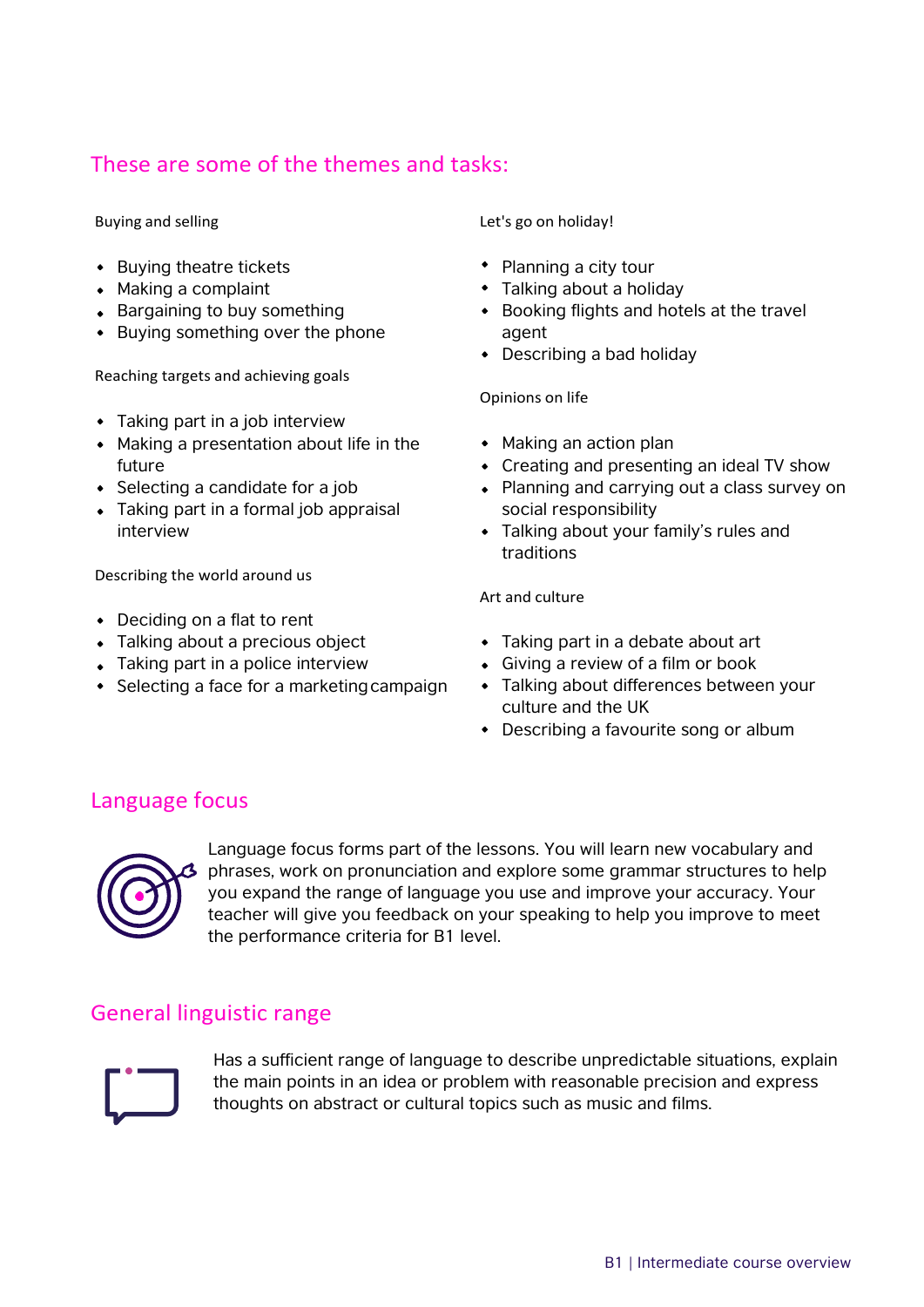### These are a few of the language areas you will learn and practise at

#### Intermediate level:

- describing types and features of accommodation
- talking about possibility using modals
- making requests
- describing objects (shape, size,material….)
- beginning and ending conversations
- describing holiday destinations
- showing approval, surprise or sympathy
- asking direct and indirect questions
- giving directions and checking understanding
- describing past events using past simple, past continuous, past perfect
- making predictions using will and other modals
- talking about likely and unlikely future using first and second conditionals
- making recommendations using modal verbs
- reporting what other people have said
- giving reasons choices, agreeing and disagreeing
- describing people's physical appearance
- talking about past habits
- making comparisons
- $\bullet$  giving advice
- making arrangements, accepting and refusing invitations and making excuses

#### Methodology



We use a task-based approach: this means that in each lesson you will take part in a communicative task based on a real life topic of interest. The task is usually done in pairs or groups. The teacher sets up the task and provides appropriate language input and feedback on your performance to help you develop range and accuracy of language use at word, sentence and text level.

#### Assessment



You will be formally assessed by the teacher every ten lessons. The teacher will look at your performance in the task and give you feedback.

We also ask you to self-assess your performance after each lesson and identify areas that you have done well in and what you need to work on.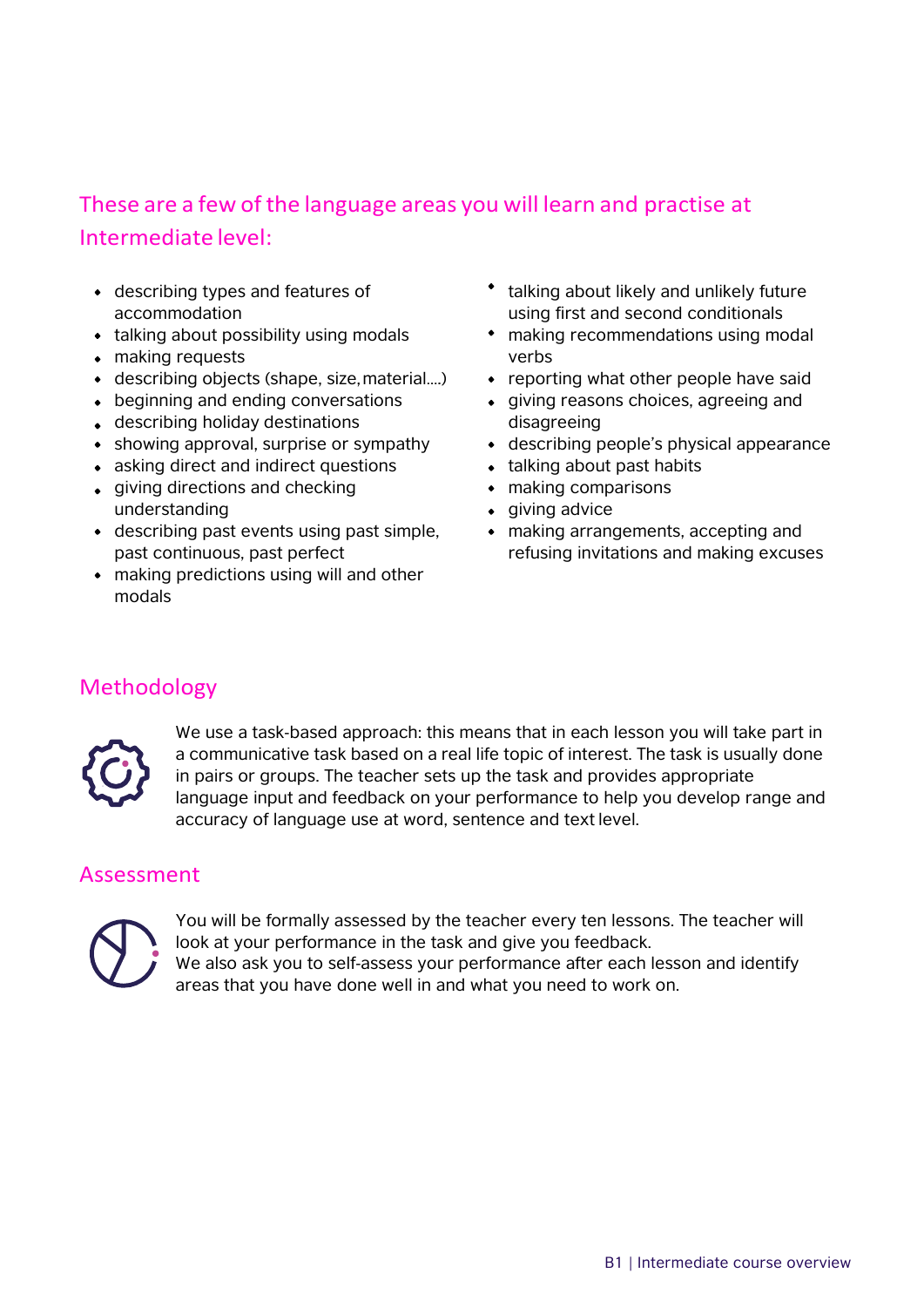| <b>OP</b>      | Oral<br>Production                                                                                                                                                                                                                                                                                                                                                                                                                                                                                                                                                                                               | Can connect phrases in a simple way in order to describe experiences and events, my dreams,<br>hopes and ambitions. Can briefly give reasons and explanations for opinions and plans. Can narrate<br>a story or relate the plot of a book or film and describe my reactions.                                                                                                                                                                                                                                                                                                         |  |
|----------------|------------------------------------------------------------------------------------------------------------------------------------------------------------------------------------------------------------------------------------------------------------------------------------------------------------------------------------------------------------------------------------------------------------------------------------------------------------------------------------------------------------------------------------------------------------------------------------------------------------------|--------------------------------------------------------------------------------------------------------------------------------------------------------------------------------------------------------------------------------------------------------------------------------------------------------------------------------------------------------------------------------------------------------------------------------------------------------------------------------------------------------------------------------------------------------------------------------------|--|
| 01.            | Sustained monologue: describing experience<br>Can give straightforward descriptions on a variety of familiar subjects within his/her field of interest.<br>Can reasonably fluently relate a straightforward narrative or description as a linear sequence of points.<br>Can give detailed accounts of experiences, describing feelings and reactions.<br>Can relate details of unpredictable occurrences e.g. an accident.<br>Can relate the plot of a book or .lm and describe his/her reactions.<br>Can describe dreams, hopes and ambitions.<br>Can describe events, real or imagined.<br>Can narrate a story |                                                                                                                                                                                                                                                                                                                                                                                                                                                                                                                                                                                      |  |
| <del>02.</del> |                                                                                                                                                                                                                                                                                                                                                                                                                                                                                                                                                                                                                  | Can develop an argument well enough to be followed without difficulty most of the time.                                                                                                                                                                                                                                                                                                                                                                                                                                                                                              |  |
|                |                                                                                                                                                                                                                                                                                                                                                                                                                                                                                                                                                                                                                  | Can briefly give reasons and explanations for opinions, plans and actions.                                                                                                                                                                                                                                                                                                                                                                                                                                                                                                           |  |
| $0.3 -$        | with reasonable precision.                                                                                                                                                                                                                                                                                                                                                                                                                                                                                                                                                                                       | Presenting information: Can give a prepared straightforward presentation on a familiar topic within his/her field<br>which is clear enough to be followed without difficulty most of the time and in which the main points are explained<br>Can take follow up questions, but may have to ask for repetition if the speech was rapid.<br>Can give a short, rehearsed presentation on a topic pertinent to his/her everyday life, briefly give reasons and<br>explanations for opinions, plans and actions.<br>Can cope with a limited number of straightforward follow up questions. |  |
| 04.            |                                                                                                                                                                                                                                                                                                                                                                                                                                                                                                                                                                                                                  | Planning: Can rehearse and try out new combinations and expressions, inviting feedback.                                                                                                                                                                                                                                                                                                                                                                                                                                                                                              |  |
|                |                                                                                                                                                                                                                                                                                                                                                                                                                                                                                                                                                                                                                  | Can work out how to communicate the main point(s) he/she wants to get across, exploiting any resources available<br>and limiting the message to what he/she can recall or find the means to express.                                                                                                                                                                                                                                                                                                                                                                                 |  |
| 05.            |                                                                                                                                                                                                                                                                                                                                                                                                                                                                                                                                                                                                                  | Compensating: Can define the features of something concrete for which he/she can't remember the word.                                                                                                                                                                                                                                                                                                                                                                                                                                                                                |  |
|                |                                                                                                                                                                                                                                                                                                                                                                                                                                                                                                                                                                                                                  | Can convey meaning by qualifying a word meaning something similar (e.g. a truck for people = bus)<br>Can use a simple word meaning something similar to the concept he/she wants to convey and invites 'correction'.<br>Can foreignise a mother tongue word and ask for confirmation.                                                                                                                                                                                                                                                                                                |  |
| 06.            |                                                                                                                                                                                                                                                                                                                                                                                                                                                                                                                                                                                                                  | Phonological control: Pronunciation is clearly intelligible even if a foreign accent is sometimes evident and<br>occasional mispronunciations occur.                                                                                                                                                                                                                                                                                                                                                                                                                                 |  |
|                | Oral<br><b>Interaction</b>                                                                                                                                                                                                                                                                                                                                                                                                                                                                                                                                                                                       | Can deal with most situations likely to arise whilst travelling in an area where the language is spoken.<br>Can enter unprepared into conversation on topics that are familiar, of personal interest or pertinent to<br>everyday life (e.g. family, hobbies, work, travel and current events).                                                                                                                                                                                                                                                                                       |  |
| 01.            |                                                                                                                                                                                                                                                                                                                                                                                                                                                                                                                                                                                                                  | Understanding a native speaker: Can follow clearly articulated speech directed at him/her in everyday conversation,<br>though will sometimes have to ask for repetition of particular words and phrases.                                                                                                                                                                                                                                                                                                                                                                             |  |
| 02.            |                                                                                                                                                                                                                                                                                                                                                                                                                                                                                                                                                                                                                  | Conversation: Can enter unprepared into conversations on familiar topics.<br>Can follow clearly articulated speech directed at him/her in everyday conversation, though will                                                                                                                                                                                                                                                                                                                                                                                                         |  |
|                | he/she would like to.                                                                                                                                                                                                                                                                                                                                                                                                                                                                                                                                                                                            | Can maintain a conversation or discussion but may sometimes be difficult to follow when trying to say exactly what<br>Can express and respond to feelings such as surprise, happiness, sadness, interest and indifference.                                                                                                                                                                                                                                                                                                                                                           |  |
|                |                                                                                                                                                                                                                                                                                                                                                                                                                                                                                                                                                                                                                  |                                                                                                                                                                                                                                                                                                                                                                                                                                                                                                                                                                                      |  |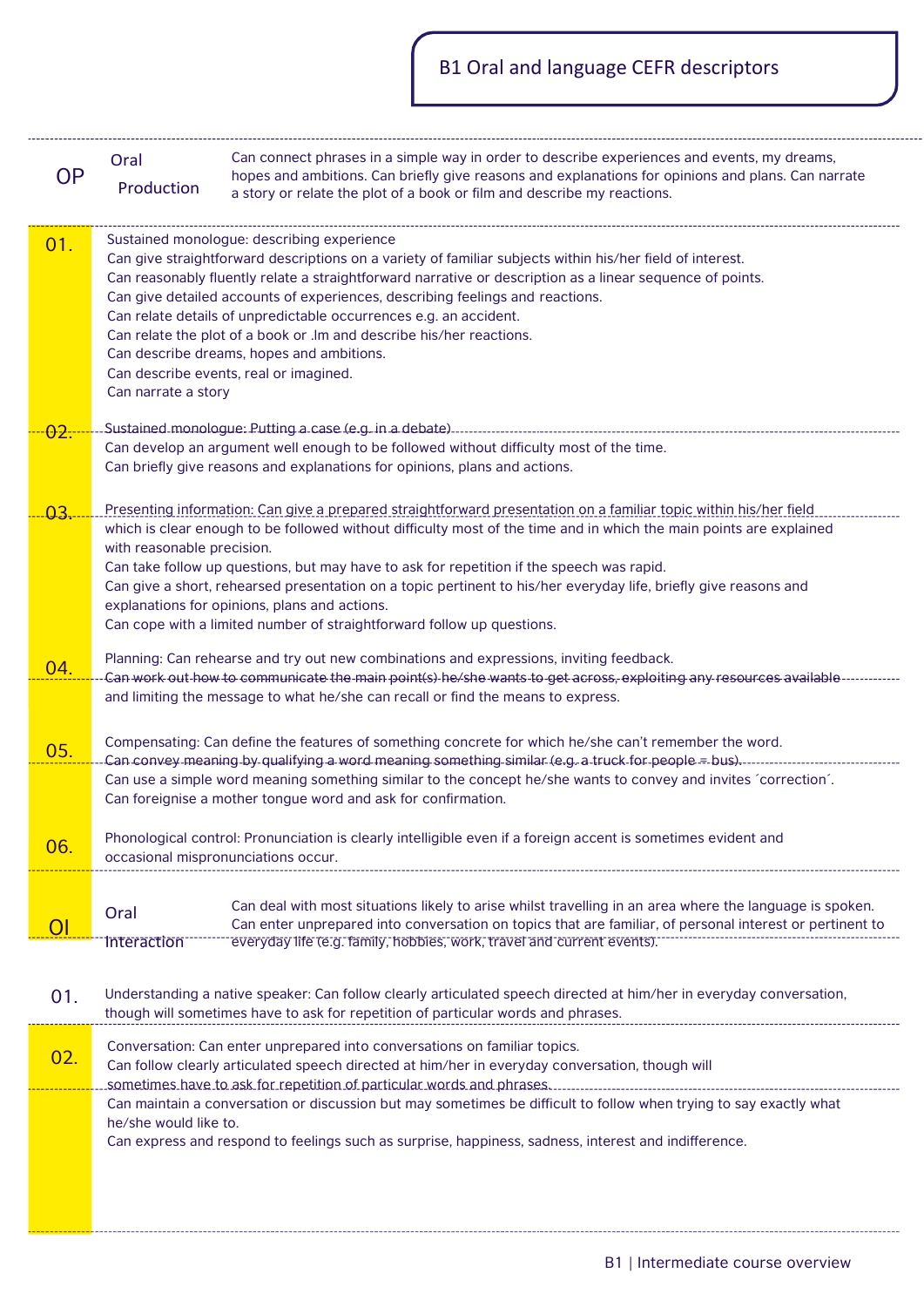| OI                    | Oral<br>Interaction                                                                                                                                                                                                                                                                           |  |  |
|-----------------------|-----------------------------------------------------------------------------------------------------------------------------------------------------------------------------------------------------------------------------------------------------------------------------------------------|--|--|
| 03.                   | Informal discussion:<br>Can follow much of what is said around him/her on general topics provided interlocutors avoid very idiomatic usage<br>and articulate clearly.                                                                                                                         |  |  |
|                       | Can express his/her thoughts about abstract or cultural topics such as music films. Can explain why<br>something is a problem.<br>Can give brief comments on the views of others.                                                                                                             |  |  |
|                       | Can compare and contrast alternatives, discussing what to do, where to go, who or which to choose etc.<br>Can generally follow the main points in an informal discussion with friends provided speech is clearly<br>articulated in standard dialect.                                          |  |  |
|                       | Can give or seek personal views and opinions in discussing topics of interest.<br>Can make his/her opinions and reactions understood as regards solutions to problems or practical                                                                                                            |  |  |
|                       | questions of where to go, what to do, how to organise an event (e.g. an outing).<br>Can express belief, opinion, agreement and disagreement politely.                                                                                                                                         |  |  |
| 04.                   |                                                                                                                                                                                                                                                                                               |  |  |
|                       | Can follow much of what is said that is related to his/her field, provided interlocutors avoid very idiomatic usage<br>and articulate clearly.                                                                                                                                                |  |  |
|                       | Can put over a point of view clearly, but has difficulty engaging in debate.<br>Can take part in routine formal discussion of familiar subjects which is conducted in clearly articulated<br>speech in the standard dialect and which involves the exchange of factual information, receiving |  |  |
|                       | instructions or the discussion of solutions to practical problems.                                                                                                                                                                                                                            |  |  |
| $\Omega$ <sub>5</sub> | Goal oriented co-operation: Can follow what is said, though he/she may occasionally have to ask for repetition or<br>clarification if the other people's talk is rapid or extended.                                                                                                           |  |  |
|                       | Can explain why something is a problem, discuss what to do next, compare and contrast alternatives.<br>Can give brief comments on the views of others.                                                                                                                                        |  |  |
|                       | Can generally follow what is said and, when necessary, can repeat back part of what someone has said to confirm<br>mutual understanding.                                                                                                                                                      |  |  |
|                       | Can make his/her opinions and reactions understood as regards possible solutions or the question of<br>what to do next, giving brief reasons and explanations.                                                                                                                                |  |  |
|                       | Can invite others to give their views on how to proceed.                                                                                                                                                                                                                                      |  |  |
| 06.                   | Information exchange:<br>Can exchange, check and confirm accumulated factual information on familiar routine and non-routine matters within<br>his/her field with some confidence.                                                                                                            |  |  |
|                       | Can describe how to do something, giving detailed instructions.<br>Can summarise and give his or her opinion about a short story, article, talk, discussion, interview or documentary and                                                                                                     |  |  |
|                       | answer further questions of detail.<br>Can find out and pass on straightforward factual information.                                                                                                                                                                                          |  |  |
|                       | Can ask for and follow detailed directions.<br>Can obtain more detailed information.                                                                                                                                                                                                          |  |  |
| 07.                   | Interviewing and being interviewed:<br>Can provide concrete information required in an interview/consultation (e.g. describe symptoms to a doctor)but                                                                                                                                         |  |  |
|                       | Can carry out a prepared interview , checking and confirming information, though he/she may                                                                                                                                                                                                   |  |  |
|                       | occasionally have to ask for repetition if the other person's response is rapid or extended.<br>Can take some initiatives in an interview/consultation (e.g. to bring up a new subject)but is very                                                                                            |  |  |
|                       | dependent on interviewer in the interaction.<br>Can use a prepared questionnaire to carry out a structured interview , with some spontaneous follow up                                                                                                                                        |  |  |
|                       | questions.                                                                                                                                                                                                                                                                                    |  |  |
|                       |                                                                                                                                                                                                                                                                                               |  |  |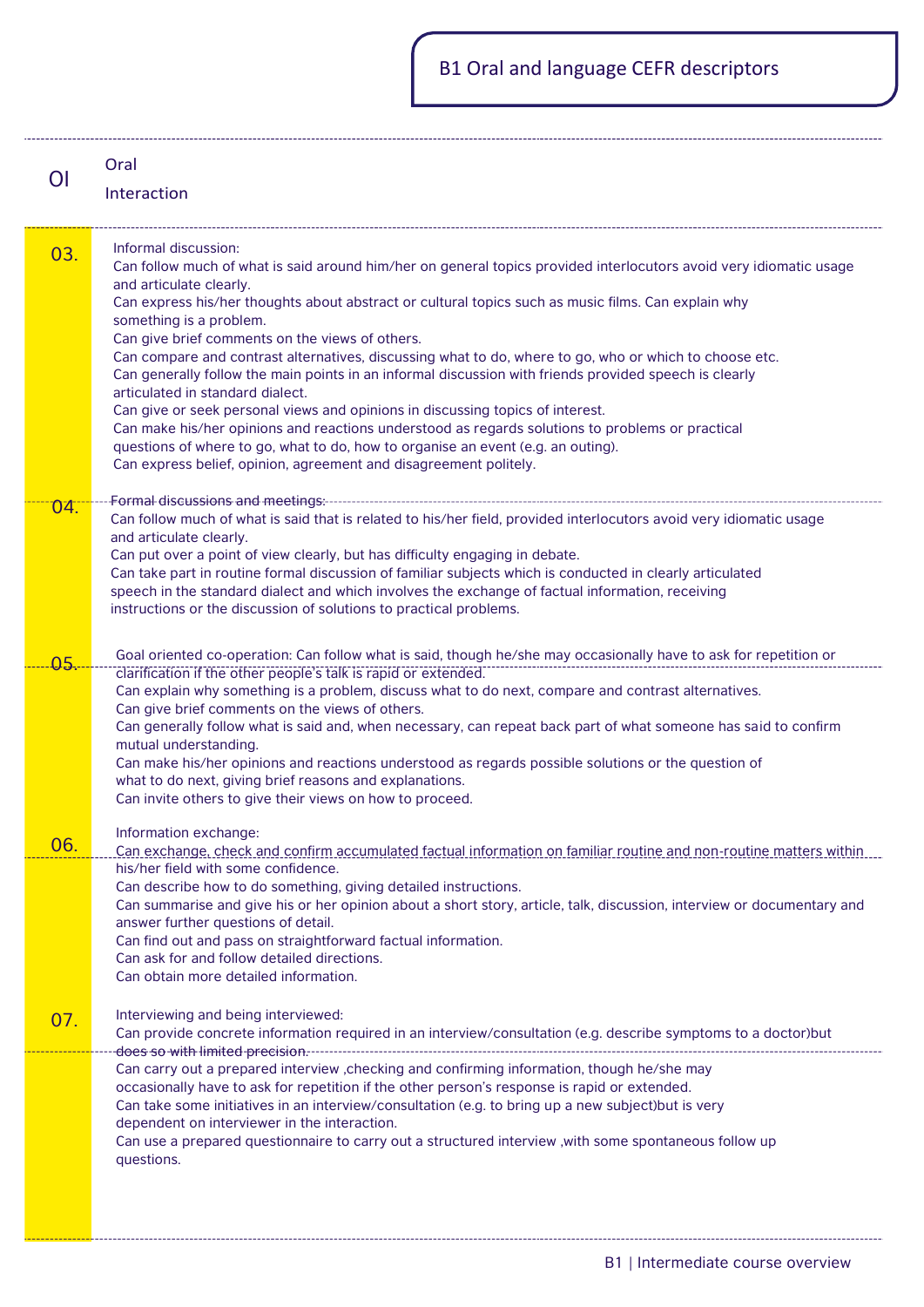| $\left( \ \right)$ | Oral<br>Interaction                                                                                                                                                                                                                                                                                                                                                                                                                                                                          |  |  |
|--------------------|----------------------------------------------------------------------------------------------------------------------------------------------------------------------------------------------------------------------------------------------------------------------------------------------------------------------------------------------------------------------------------------------------------------------------------------------------------------------------------------------|--|--|
| 08.                | Turn-taking: Can intervene in a discussion on a familiar topic, using a suitable phrase to get the floor.<br>Can initiate, maintain and close simple face-to-face conversation on topics that are familiar or of<br>personal interest.                                                                                                                                                                                                                                                       |  |  |
| 09.                | Co-operating: Can exploit a basic repertoire of language and strategies to help keep a conversation or discussion<br>going.<br>Can summarise the point reached in a discussion and so help focus the talk.<br>Can repeat back part of what someone has said to confirm mutual understanding and help keep the<br>development of ideas on course. Can invite others into the discussion.                                                                                                      |  |  |
| 10.                | Asking for clarification: Can ask someone to clarify or elaborate what he or she have just said.                                                                                                                                                                                                                                                                                                                                                                                             |  |  |
| 11.                | Flexibility: Can adapt his/her expression to deal with less routine, even difficult, situations.<br>Can exploit a wide range of simple language flexibly to express much of what he/she wants.                                                                                                                                                                                                                                                                                               |  |  |
| 12.                | Thematic development: Can reasonably fluently relate a straightforward narrative or description as a linear sequence<br>of points.                                                                                                                                                                                                                                                                                                                                                           |  |  |
| 13.                | Coherence and cohesion: Can link a series of shorter, discrete simple elements into a connected, linear sequence of<br>points.<br>Identifying Cues & inferring: Can identify unfamiliar words from the context on topics related to his/her field and                                                                                                                                                                                                                                        |  |  |
| 14.                | interests.<br>Can extrapolate the meaning of occasional unknown words from the context and deduce sentence<br>meaning provided the topic discussed is familiar.                                                                                                                                                                                                                                                                                                                              |  |  |
|                    | Has a sufficient range of language to describe unpredictable situations, explain the main                                                                                                                                                                                                                                                                                                                                                                                                    |  |  |
| <b>GLR</b>         | points in an idea or problem with reasonable precision and express thoughts on abstract<br><b>General Linguistic</b><br>or cultural topics such as music and films.<br>Range<br>Has enough language to get by with sufficient vocabulary to express him/herself with<br>some hesitation and circumlocutions on topics such as family, hobbies and interests,<br>work, travel, and current events, but lexical limitations cause repetition and even<br>difficulty with formulation at times. |  |  |
| 01.                | Vocabulary range: Has a sufficient vocabulary to express him/herself with some circumlocutions on most topics<br>pertinent to his/her everyday life such as family, hobbies and interests, work, travel, and current events.                                                                                                                                                                                                                                                                 |  |  |
|                    |                                                                                                                                                                                                                                                                                                                                                                                                                                                                                              |  |  |
| 02.                | Vocabulary control: Shows good control of elementary vocabulary but major errors still occur when expressing<br>more complex thoughts or handling unfamiliar topics and situations.                                                                                                                                                                                                                                                                                                          |  |  |
|                    |                                                                                                                                                                                                                                                                                                                                                                                                                                                                                              |  |  |